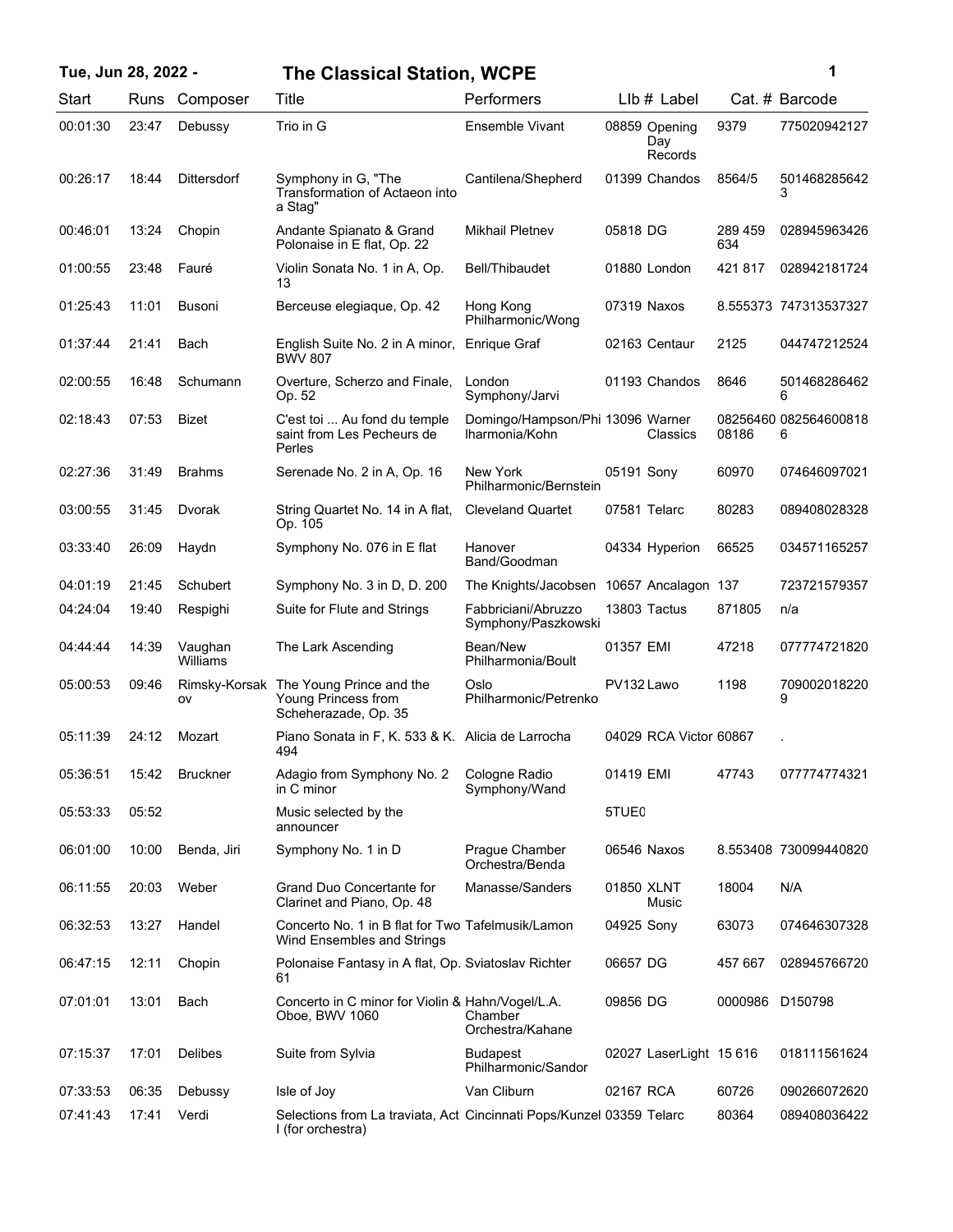| Tue, Jun 28, 2022 - |       |                     | <b>The Classical Station, WCPE</b>                                                  |                                                                         |                        |                | 2                 |
|---------------------|-------|---------------------|-------------------------------------------------------------------------------------|-------------------------------------------------------------------------|------------------------|----------------|-------------------|
| Start               |       | Runs Composer       | Title                                                                               | Performers                                                              | $Llb#$ Label           |                | Cat. # Barcode    |
| 08:00:59            | 04:24 | Sullivan            | Overture to H.M.S. Pinafore                                                         | Pro Arte<br>Orchestra/Sargent                                           | 03679 Seraphim/<br>EMI | 69137          | 724356913721      |
| 08:06:38            | 04:02 | Spohr               | Finale from Notturno for Winds, Consortium<br>Op. 34                                | Classicum/Klocker                                                       | 01761 Orfeo            | 155 871        | N/A               |
| 08:11:55            | 15:30 | Heinichen           | Concerto in G                                                                       | Musica Antiqua<br>Cologne/Goebel                                        | 02573 Archiv           | 437 549        | 028943754927      |
| 08:29:55            | 06:25 | <b>Butterworth</b>  | The Banks of Green Willow<br>(Idyll for Small Orchestra)                            | Royal Liverpool<br>Philharmonic/Llewellyn                               | 02552 Decca            | 436 401        | 028943640121      |
| 08:37:35            | 05:16 | Mendelssohn         | Song without Words in D, Op.<br>109                                                 | Maisky/Tiempo                                                           | 05832 DG               | 289 471<br>565 | 028947156529      |
| 08:44:06            | 07:49 | Dvorak              | 3rd mvt (Scherzo) from<br>Symphony No. 9 in E minor,<br>Op. 95 "From the New World" | Cleveland<br>Orchestra/Dohnanyi                                         | 01449 London           | 421 082        | 028942108226      |
| 08:53:10            | 06:15 |                     | Music selected by the<br>announcer                                                  |                                                                         | 5TUE <sub>0</sub>      |                |                   |
| 09:01:15            | 11:49 | <b>Bruch</b>        | Romance in A minor, Op. 42                                                          | Accardo/Gewandhaus 05079 Philips<br>Orch/Masur                          |                        | 462 164        | 028946216422      |
| 09:14:19            | 17:44 | Hummel              | <b>Trumpet Concerto</b>                                                             | Wallace/Philharmonia/ 01425 Nimbus<br>Warren-Green                      |                        | 5065           | 08360350652       |
| 09:33:33            | 25:53 | Khachaturian        | Ballet Suite No. 1 from<br>Spartacus                                                | <b>Scottish National</b><br>Orchestra/Jarvi                             | 06401 Chandos          | 8927           | 095115892725      |
| 10:01:16            | 40:14 | Joachim             | Violin Concerto No. 2 in D<br>minor, Op. 11 "in the Hungarian National<br>manner"   | Tetzlaff/Danish<br>Symphony/Dausgaard                                   | 08244 Virgin           | 502109         | 509995021092<br>3 |
| 10:43:00            | 16:10 | Tchaikovsky         | 1812 Overture, Op. 49 (choral<br>version)                                           | Dallas Symphony<br>Orchestra and<br>Chorus/Litton                       | 03795 Delos            | 3196           | 013491319629      |
| 11:01:00            | 21:53 | Zelenka             | Sonata No. 4 in G minor, ZWV<br>181                                                 | Glaetzner/Goritzki/Sön 11224 Berlin<br>stevold/Bernstein/Beye<br>r/Pank | Classics               | 1070           | 782124107024      |
| 11:24:08            | 09:44 | Strauss, R.         | Dance of the Seven Veils from<br>Salome                                             | Dresden State<br>Orchestra/Sinopoli                                     | 09034 DG               | 449 216        | 028944921625      |
| 11:35:07            | 13:39 | Schubert            | Rondo in A, D. 951                                                                  | Richard and John<br>Contiguglia                                         | 07362 Gemini           | 100            | 801502010029      |
| 11:49:46            | 09:40 | Cherubini           | Overture to The Portuguese<br>Hotel                                                 | Academy of St.<br>Martin-in-the-Fields/Ma<br>rriner                     | 02344 EMI              | 54438          | 077775443820      |
| 12:01:16            | 04:27 | Telemann            | Overture to Don Quixote Suite                                                       | Apollo's Fire/Sorrell                                                   | 12319 Avie             | 2353           | 822252235326      |
| 12:06:58            | 13:00 | Mahler              | 4th mvt (Nachtmusik) from<br>Symphony No. 7 in E minor                              | Simon Bolivar<br>Symphony/Dudamel                                       | 12118 DG               | 0021550        | 028947917007      |
| 12:21:13            | 19:51 | Schumann, C.        | Sonata in G minor                                                                   | Yoshiko Iwai                                                            | 06124 Naxos            | 8.553501 n/a   |                   |
| 12:42:34            | 09:46 | Berlioz             | 5th mvt (Dream of a Witches'<br>Sabbath) from Symphonie<br>Fantastique, Op. 14      | Cleveland<br>Orchestra/Boulez                                           | 04744 DG               | 453 432        | 028945343228      |
| 12:53:35            | 05:50 |                     | Music selected by the<br>announcer                                                  |                                                                         | 5TUE1                  |                |                   |
| 13:01:15            | 30:35 | Mozart              | Piano Concerto No. 26 in D, K. Pires/Gulbenkian<br>537 "Coronation"                 | Chamber<br>Orchestra/Guschlbauer                                        | 01358 Erato            | 55004          | 08908850042       |
| 13:33:05            | 09:15 | Vaughan<br>Williams | Six Studies in English Folk<br>Song                                                 | Watkins/Brown                                                           | 09404 Hyperion         | 67313          | D144726           |
| 13:43:50            | 04:36 | Beethoven           | Overture to The Creatures of<br>Prometheus, Op. 43                                  | German Chamber Phil. 05193 Virgin<br>Bremen/Harding                     |                        | 45364          | 724354636427      |
| 13:49:56            | 09:28 | Purcell             | Sonata in D minor                                                                   | King's Consort                                                          | 12204 Vivat            | 106            | 079943911468<br>5 |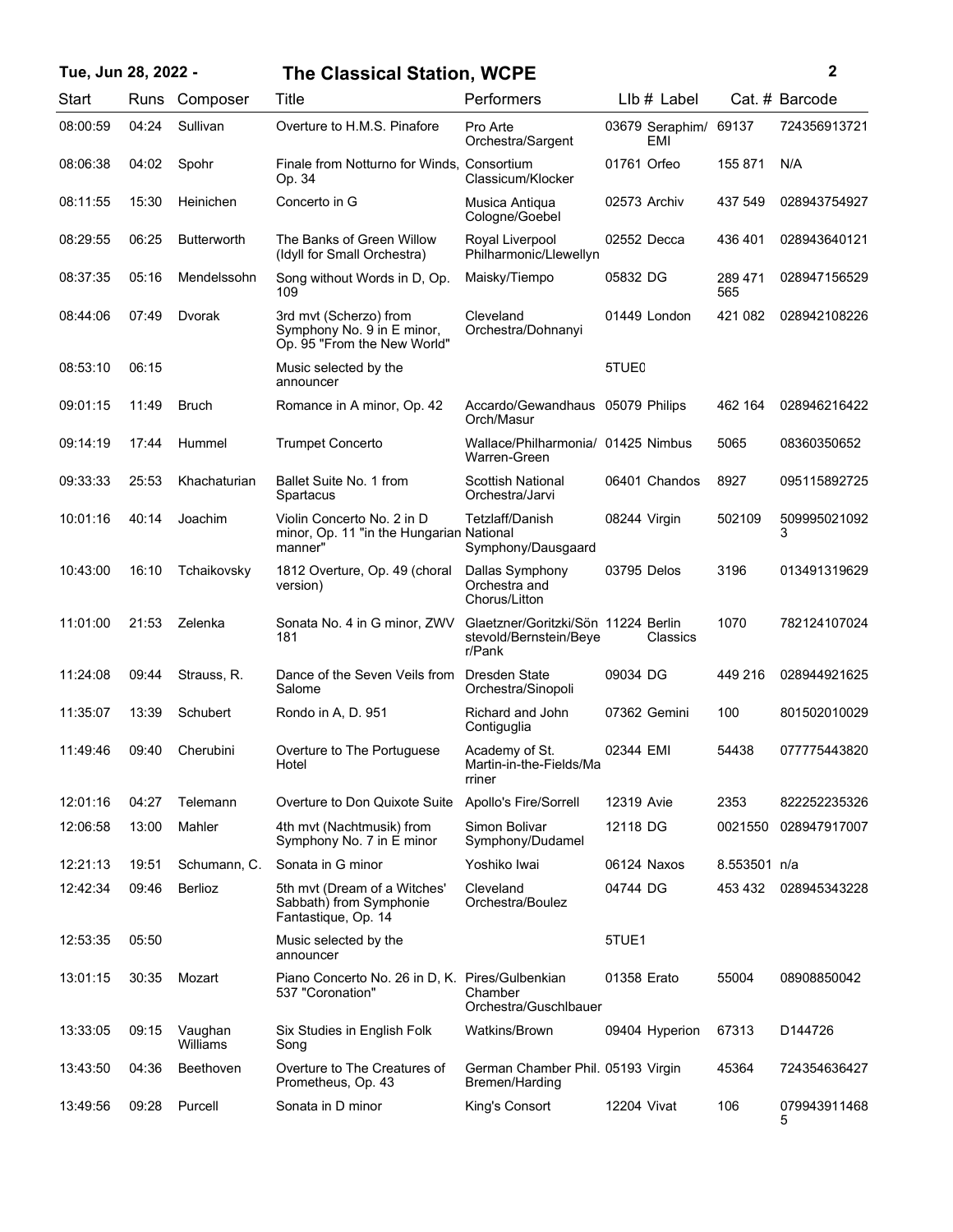## **Tue, Jun 28, 2022 - 3 The Classical Station, WCPE**

| ٦            |
|--------------|
| ٦            |
| I<br>I       |
| I<br>×<br>۰. |

| Start    | Runs  | Composer        | Title                                                                        | Performers                                           | LIb # Label                          |                | Cat. # Barcode        |
|----------|-------|-----------------|------------------------------------------------------------------------------|------------------------------------------------------|--------------------------------------|----------------|-----------------------|
| 14:01:14 | 37:52 | <b>Brahms</b>   | Violin Concerto in D, Op. 77                                                 | Batiashvili/Dresden<br>State<br>Orchestra/Thielemann | 11030 DG                             | 0017923        | 028947900863          |
| 14:40:21 | 06:12 | Haydn           | Fantasia in C                                                                | Nadia Reisenberg                                     | 05313 Ivory                          | 806            | 64405-70 644057080624 |
| 14:48:03 | 11:20 | Milhaud         | Scaramouche, Suite for<br>Saxophone & Orchestra                              | <b>B.</b> Marsalis/Orpheus<br>Chamber Orchestra      | 06050 Sony                           | 89251          | 696998925120          |
| 15:01:13 | 26:31 | Granados        | Six Pieces on Spanish Popular Alicia de Larrocha<br>Songs                    |                                                      | 00363 London                         | 410 288        | 028941028822          |
| 15:29:14 | 15:35 | <b>Sibelius</b> | Lemminkainen and the<br>Maidens of Saari                                     | <b>Scottish National</b><br>Orchestra/Gibson         | 00929 Chandos                        | 8394           | N/A                   |
| 15:46:04 | 13:21 | Franck          | <b>Symphonic Variations</b>                                                  | Rubinstein/Symphony<br>of the Air/Wallenstein        | 01386 RCA                            | 08279          | 886970827928          |
| 16:00:40 | 09:43 | Mendelssohn     | Hebrides Overture, Op. 26                                                    | London Classical<br>Players/Norrington               | 01909 EMI                            | 49889          | 077774988926          |
| 16:11:18 | 06:07 | Liszt           | The Gondolier from Venice and Leslie Howard<br>Naples                        |                                                      | 04459 Hyperion                       | 67107          | 034571171074          |
| 16:18:20 | 10:10 | Respighi        | Selections from The Pines of<br>Rome                                         | Chicago<br>Symphony/Levine                           | 05107 Walt<br>Disney                 | 60986-7        | 050086098675          |
| 16:29:25 | 05:14 | Bach            | Prelude from Cello Suite No. 6<br>in D, BWV 1012                             | Mstislav Rostropovich                                | 04502 EMI<br>Classics                | 55364/5        | D 273269-1            |
| 16:35:54 | 14:02 | German          | Incidental Music from Romeo<br>and Juliet                                    | Czecho-Slovak Radio<br>Symphony/Leaper               | 02509 Marco Polo 8.223419            |                | 489103023419<br>2     |
| 16:50:51 | 08:32 | Vivaldi         | Flute Concerto in G minor, RV<br>104 "The Night"                             | Solway/Tafelmusik/La<br>mon                          | 05969 Reference 2101<br>Recordings   |                | 030911210120          |
| 17:00:38 | 04:11 | Mondonville     | Giga from Sonata No. 4 for<br>violin and harpsichord in C, Op. Ensemble<br>3 | <b>Four Nations</b>                                  | PV117 Four<br><b>Nations</b>         | n/a            | n/a                   |
| 17:05:44 | 15:57 | Handel          | Concerto Grosso in G minor,<br>Op. 6 No. 6                                   | English<br>Concert/Pinnock                           | 00666 Archiv                         | 410898         | 028941089823          |
| 17:22:36 | 06:09 | Albéniz         | Asturias (Leyenda) from Suite<br>española, Op. 47                            | John Williams                                        | 00253 CBS                            | 36679          | 07464366792           |
| 17:30:00 | 09:26 | Strauss Jr.     | Where the Lemon Trees<br>Blossom (A Waltz)                                   | Vienna<br>Philharmonic/Nelsons                       | Downk Sony<br>Classical              | 970240         | n/a                   |
| 17:40:21 | 11:35 | Kuhlau          | Violin Sonata in A minor, Op.<br>79 No. 2                                    | Bratchkova/Meyer-Her 04575 CPO<br>mann               |                                      | 999 363        | 761203936328          |
| 17:52:51 | 06:33 | Tchaikovsky     | Finale from Piano Concerto No. Watts/Atlanta<br>1 in B flat minor, Op. 23    | Symphony/Levi                                        | 02910 Telarc                         | 80386          | 089408038624          |
| 18:00:39 | 09:40 | Wagner          | Prelude to Act 1 from<br>Lohengrin                                           | Philadelphia<br>Orchestra/Thielemann                 | 04988 DG                             | 453 485        | 028945348520          |
| 18:11:14 | 08:52 | <b>Bruch</b>    | Finale (Allegro molto) from<br>Violin Concerto No. 3 in D<br>minor, Op. 58   | Accardo/Leipzig<br>Gewandhaus<br>Orchestra/Masur     | 03892 Philips                        | 289 462<br>167 | 028946216729          |
| 18:21:01 | 05:01 | Scarlatti, D.   | Sonata in C sharp minor,<br>Kirkpatrick 247                                  | Alexis Weissenberg                                   | 00453 DG                             | 415 511        | 028941551122          |
| 18:27:17 | 09:23 | Dvorak          | My Home (Concert Overture),<br>Op. 62                                        | Scottish National<br>Orchestra/Jarvi                 | 07566 Chandos                        | 8798/9         | 095115879825          |
| 18:37:35 | 10:36 | Albinoni        | Adagio in G minor                                                            | Gold/Royal<br>Philharmonic/Rosekran<br>s             | 06043 Telarc                         | 80562          | 089408056222          |
| 18:49:06 | 10:19 |                 | Music selected by the<br>announcer                                           |                                                      | 5TUE1                                |                |                       |
| 19:01:15 | 34:11 | Bizet           | Symphony in C                                                                | Royal<br>Philharmonic/Batiz                          | 10616 Musical<br>Heritage<br>Society | 513113         | 717794311327          |
| 19:36:41 | 22:45 | Dittersdorf     | Symphony in D, "The Fall of<br>Phaeton"                                      | Failoni<br>Orchestra/Gmur                            | 09516 Naxos                          |                | 8.553368 730099436823 |